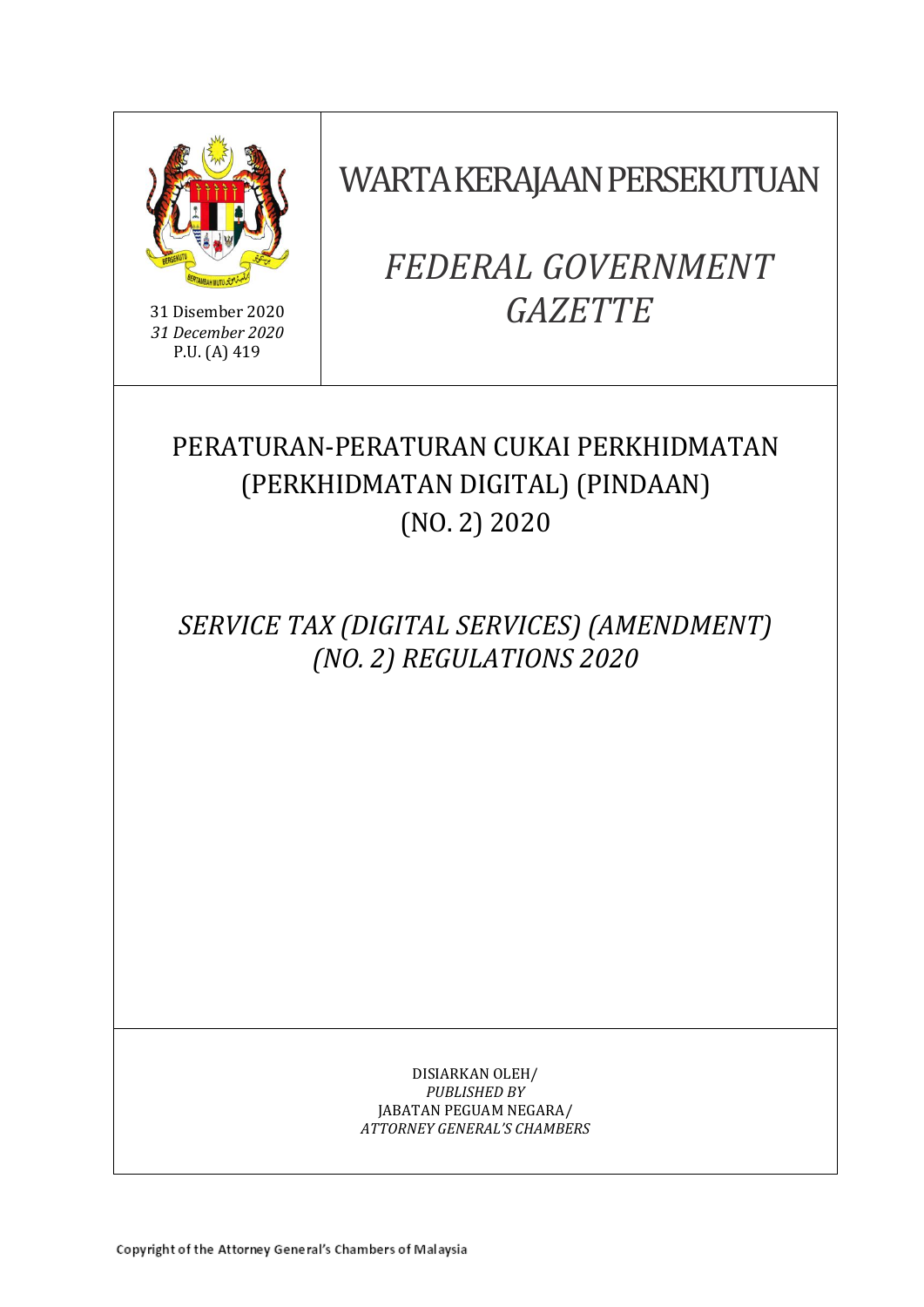## AKTA CUKAI PERKHIDMATAN 2018

# PERATURAN-PERATURAN CUKAI PERKHIDMATAN (PERKHIDMATAN DIGITAL) (PINDAAN) (NO. 2) 2020

PADA menjalankan kuasa yang diberikan oleh perenggan 91(2)*(m)*  Akta Cukai Perkhidmatan 2018 [*Akta 807*], Menteri membuat peraturan-peraturan yang berikut:

## **Nama dan permulaan kuat kuasa**

1. (1) Peraturan-peraturan ini bolehlah dinamakan **Peraturan-Peraturan Cukai Perkhidmatan (Perkhidmatan Digital) (Pindaan) (No. 2) 2020**.

(2) Peraturan-Peraturan ini mula berkuat kuasa pada 1 Januari 2021.

## **Pindaan kepala Bahagian IIA**

2. Peraturan-Peraturan Cukai Perkhidmatan (Perkhidmatan Digital) 2019 [*P.U. (A) 269/2019*], yang disebut "Peraturan-Peraturan ibu" dalam Peraturan-Peraturan ini, dipinda dalam kepala Bahagian IIA, dengan memasukkan sebelum perkataan "ORANG BERDAFTAR ASING" perkataan "PEMBERI PERKHIDMATAN ASING ATAU".

#### **Pindaan peraturan 5A**

3. Peraturan 5A Peraturan-Peraturan ibu dipinda dengan memasukkan sebelum perkataan "orang berdaftar asing" perkataan "pemberi perkhidmatan asing atau" di mana-mana jua terdapat.

#### **Pindaan kepala Bahagian III**

4. Kepala Bahagian III Peraturan-Peraturan ibu dipinda dengan menggantikan perkataan "INVOIS" dengan perkataan "INVOIS, NOTA KREDIT DAN NOTA DEBIT".

## **Peraturan baharu 6A**

5. Peraturan-Peraturan ibu dipinda dengan memasukkan selepas peraturan 6 peraturan yang berikut: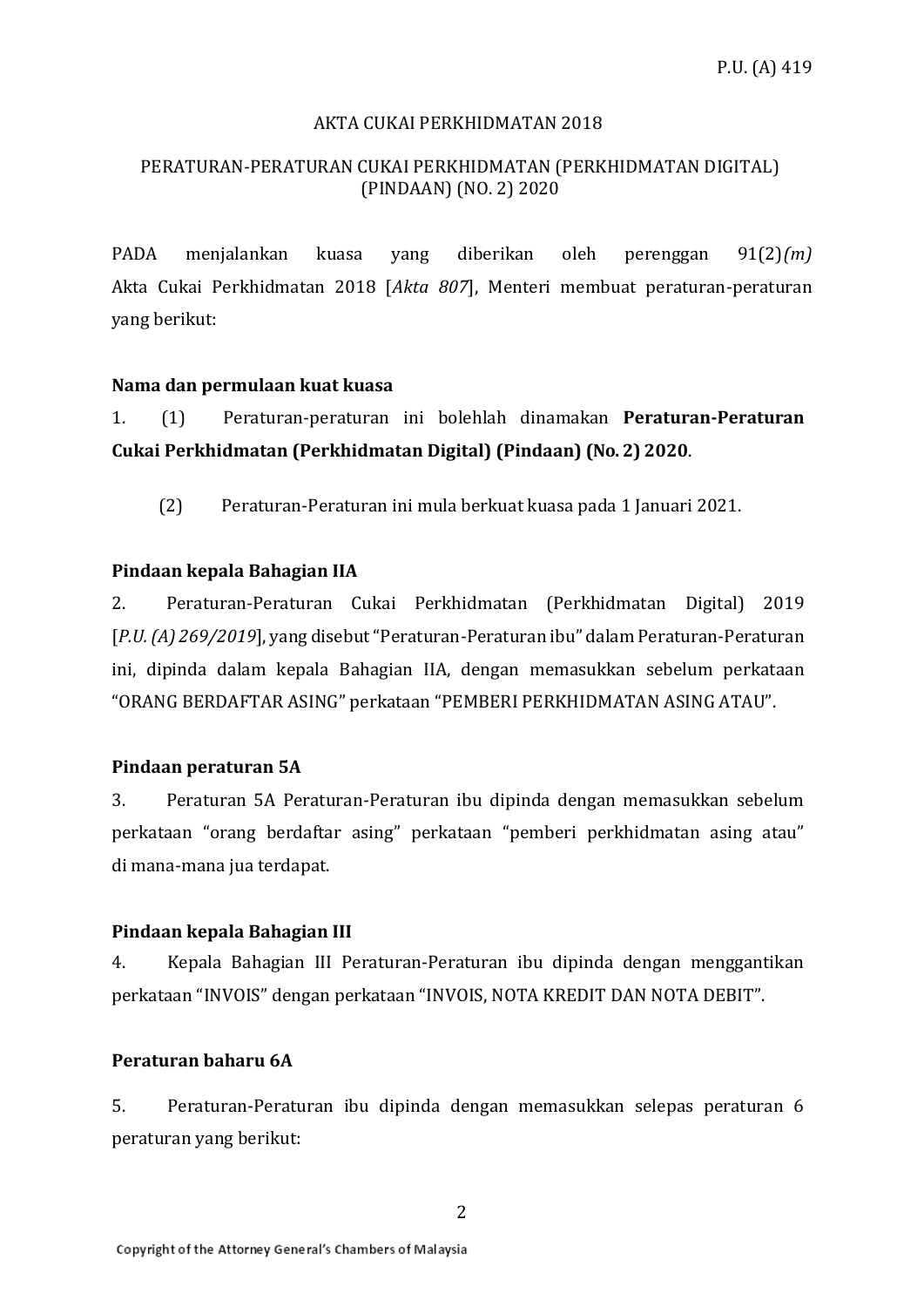#### **"Pengeluaran nota kredit dan nota debit**

6A. (1) Orang berdaftar asing yang memberikan apa-apa perkhidmatan digital hendaklah mengeluarkan suatu nota kredit atau nota debit jika, selepas penyata bagi perkhidmatan digital itu telah dikemukakan kepada Ketua Pengarah, terdapat pengurangan, atau tambahan kepada, amaun cukai perkhidmatan yang telah dikenakan ke atas perkhidmatan digital itu—

- *(a)* disebabkan perubahan pada kadar cukai perkhidmatan yang berkuat kuasa di bawah seksyen 10 Akta; atau
- *(b)* disebabkan apa-apa pelarasan dalam penjalanan perniagaan.

(2) Jika terdapat pengurangan, atau tambahan kepada, amaun cukai perkhidmatan di bawah subperaturan (1)—

- *(a)* orang berdaftar asing yang memberikan perkhidmatan digital hendaklah membuat pengurangan atau penambahan cukai perkhidmatan dalam penyata bagi tempoh bercukai yang nota kredit atau nota debit itu dikeluarkan atau diterima; atau
- *(b)* dalam hal orang berdaftar asing yang telah berhenti menjadi orang berdaftar asing, orang berdaftar asing itu hendaklah membuat pengurangan atau penambahan cukai perkhidmatan dalam penyata bagi tempoh bercukai terakhir semasa dia berdaftar.

(3) Nota kredit atau nota debit yang dikeluarkan hendaklah mengandungi butir-butir yang berikut:

> *(a)* perkataan "nota kredit" atau "nota debit" di tempat yang mudah dilihat;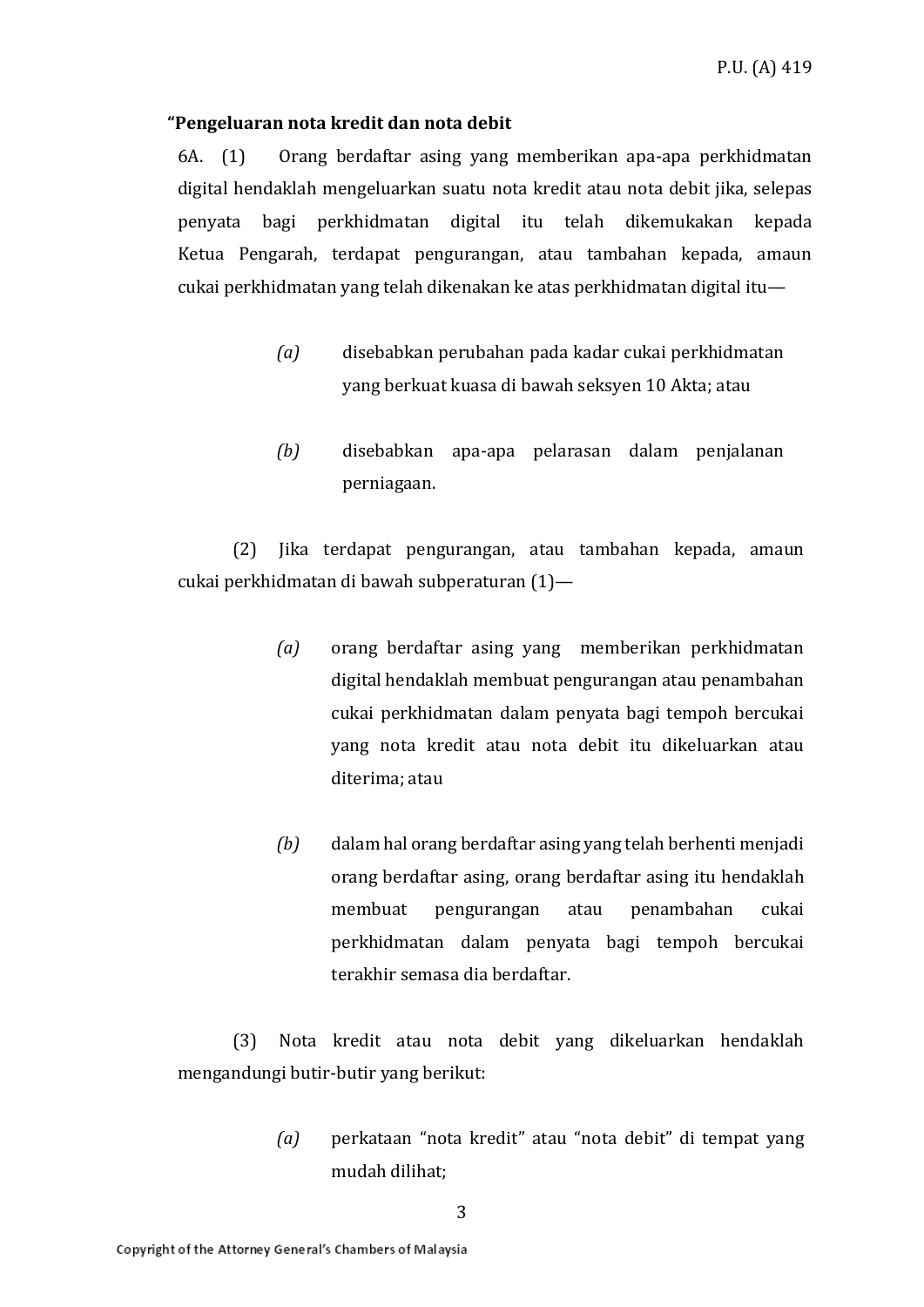- *(b)* nombor siri nota kredit atau nota debit;
- *(c)* tarikh nota kredit atau nota debit dikeluarkan;
- *(d)* nombor pendaftaran orang berdaftar asing;
- *(e)* sebab nota kredit atau nota debit dikeluarkan;
- *(f)* suatu perihalan yang mencukupi untuk mengenal pasti perkhidmatan digital yang diberikan;
- *(g)* kuantiti dan amaun bagi setiap perkhidmatan digital yang diberikan;
- *(h)* jumlah amaun tidak termasuk cukai perkhidmatan;
- *(i)* kadar dan amaun cukai perkhidmatan; dan
- *(j)* nombor dan tarikh invois atau dokumen yang dikeluarkan bagi perkhidmatan digital.

(4) Mana-mana orang berdaftar asing yang melanggar peraturan ini melakukan suatu kesalahan.".

#### **Pindaan peraturan 10**

- 6. Peraturan 10 Peraturan-Peraturan ibu dipinda—
	- *(a)* dalam nota bahu, dengan menggantikan perkataan "**atau subseksyen 34(6)**" dengan perkataan "**, subseksyen 34(6) atau 40(3)"**; dan
	- *(b)* dengan menggantikan subperaturan (1) dengan subperaturan yang berikut:

"(1) Mana-mana orang yang layak untuk menuntut pembayaran balik di bawah perenggan 38(1)*(a)*, subseksyen 34(6) atau 40(3) Akta hendaklah memohon kepada Ketua Pengarah dalam bentuk dan cara yang ditentukan olehnya.".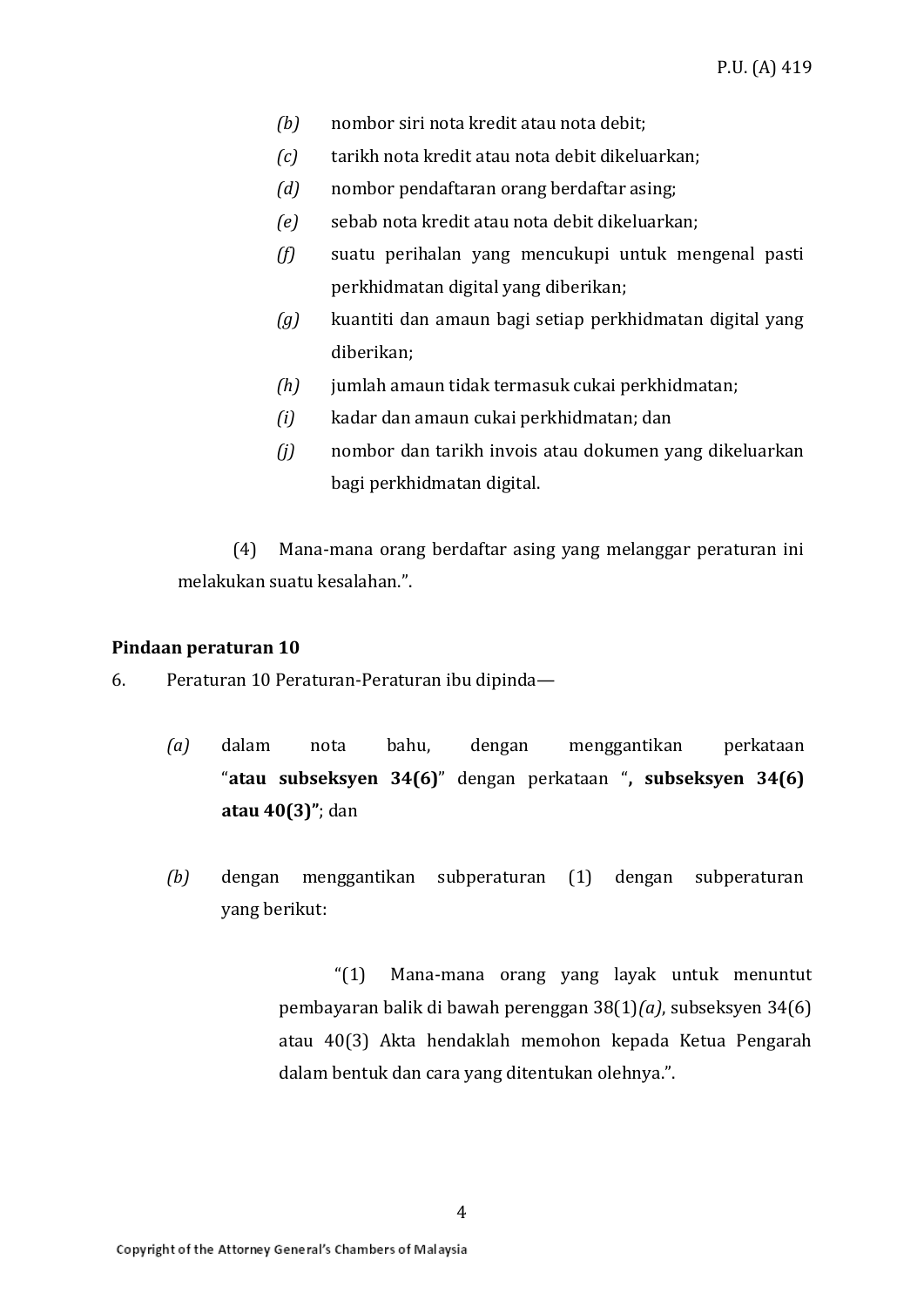Dibuat 31 Disember 2020 [KE.HF.(152)899/03(1); PN(PU2)752/IV]

# DATO' SRI TENGKU ZAFRUL BIN TENGKU ABDUL AZIZ *Menteri Kewangan*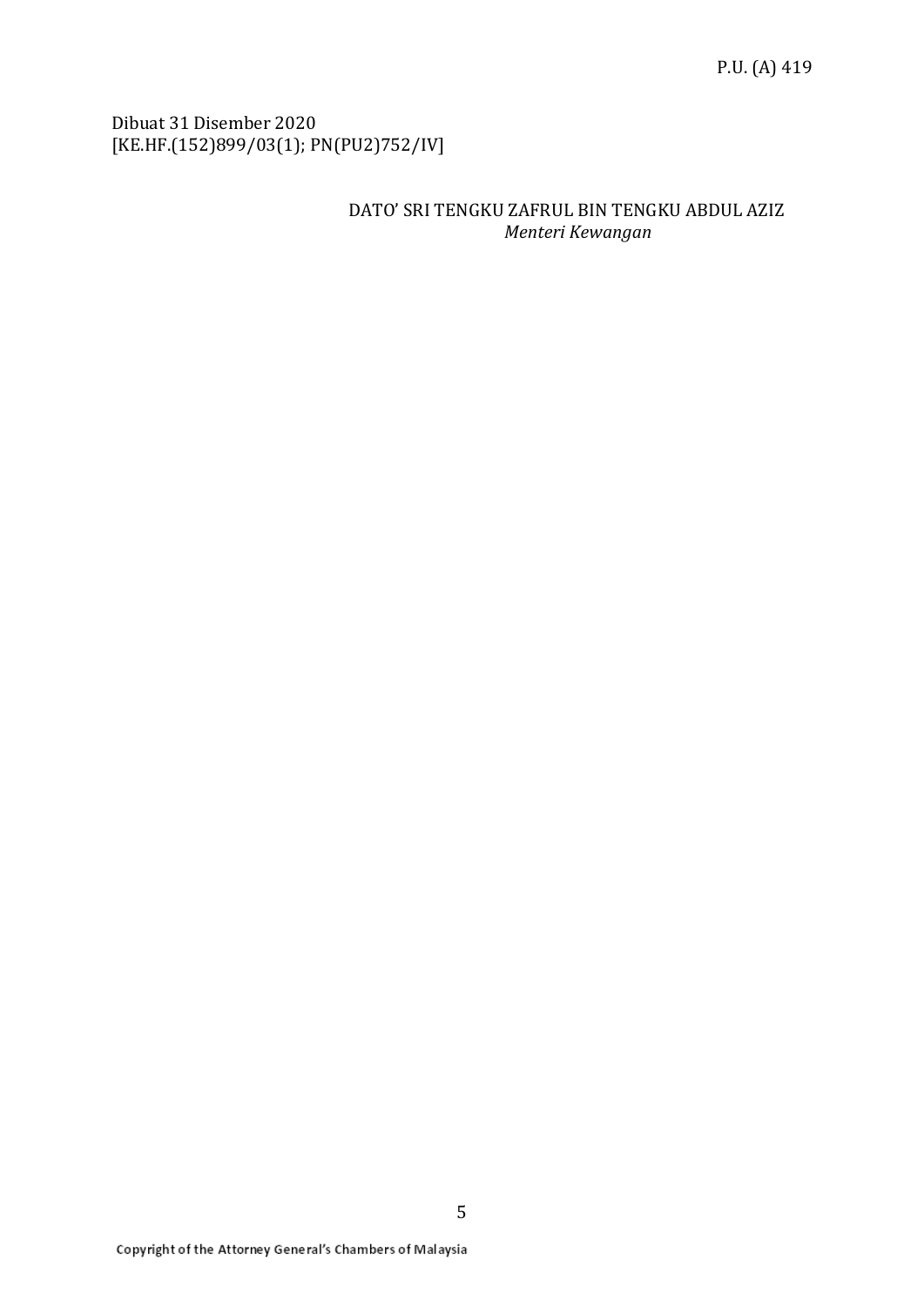## SERVICE TAX ACT 2018

## SERVICE TAX (DIGITAL SERVICES) (AMENDMENT) (NO. 2) REGULATIONS 2020

IN exercise of the powers conferred by paragraph 91(2)*(m)* of the Service Tax Act 2018 [*Act 807*], the Minister makes the following regulations:

## **Citation and commencement**

1. (1) These regulations may be cited as the **Service Tax (Digital Services) (Amendment) (No. 2) Regulations 2020.**

(2) These Regulations come into operation on 1 January 2021.

### **Amendment of heading of Part IIA**

2. The Service Tax (Digital Services) Regulations 2019 [*P.U. (A) 269/2019*], which are referred to as the "principal Regulations" in these Regulations, are amended in the heading of Part IIA, by inserting before the words "A FOREIGN REGISTERED PERSON" the words "A FOREIGN SERVICE PROVIDER OR".

## **Amendment of regulation 5A**

3. Regulation 5A of the principal Regulations is amended by inserting before the words "foreign registered person" the words "foreign service provider or" wherever appearing.

## **Amendment of heading of Part III**

4. The heading of Part III of the principal Regulations is amended by substituting the word "INVOICE" the words "INVOICE, CREDIT NOTE AND DEBIT NOTE".

#### **New regulation 6A**

5. The principal Regulations is amended by inserting after regulation 6 the following regulation: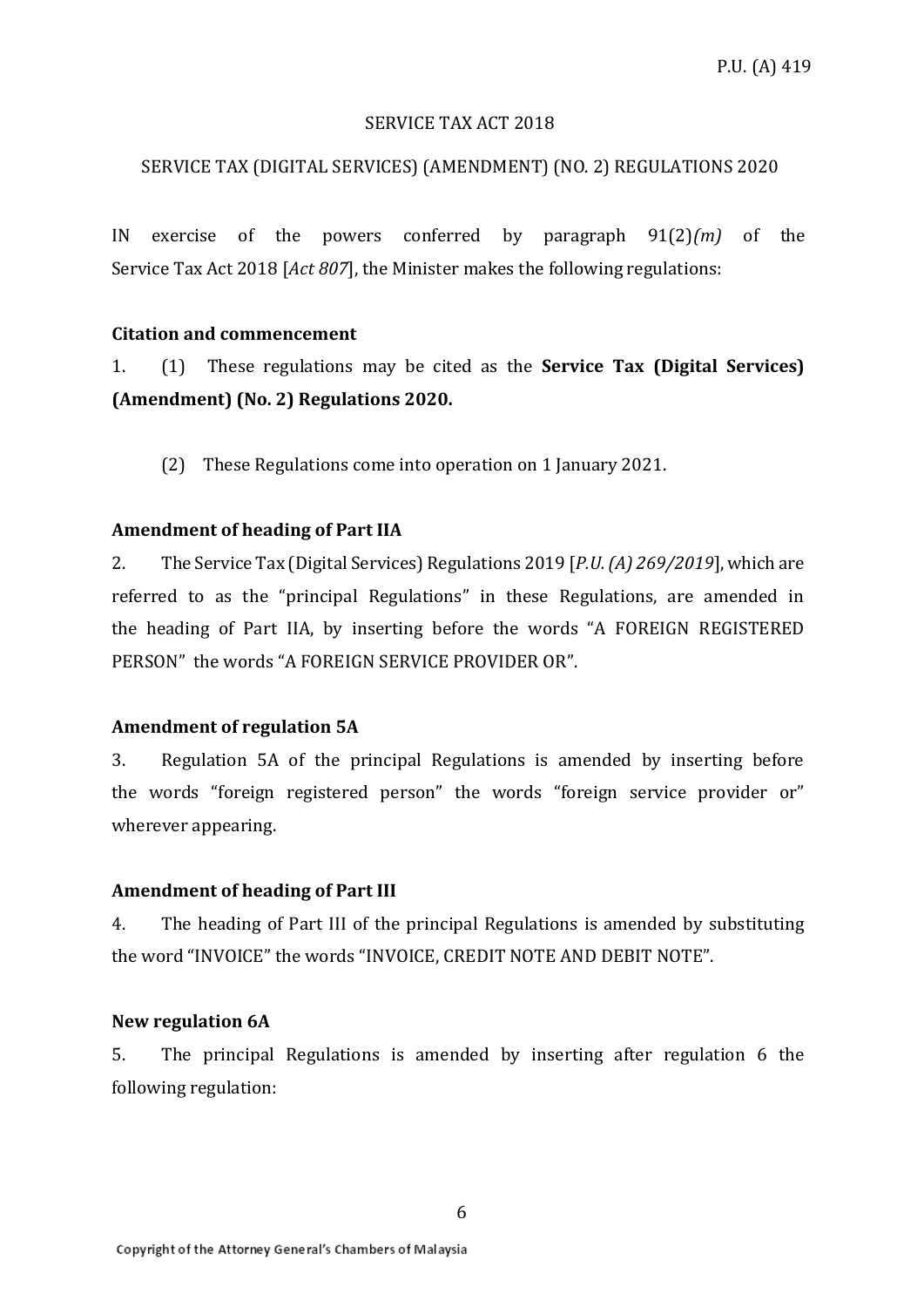## **"Issuance of credit note and debit note**

6A. (1) A foreign registered person providing any digital service shall issue a credit note or debit note where, after the return for the digital service has been furnished to the Director General, there is a reduction of, or addition to, service tax amount which has been charged on the digital service—

- *(a)* due to a change in the rate of service tax in force under section 10 of the Act; or
- *(b)* due to any adjustment in the course of business.

(2) Where there is a reduction of, or addition to, service tax amount under subregulation (1)—

- *(a)* the foreign registered person providing the digital service shall make the deduction or addition of service tax in the return for the taxable period in which the credit note or debit note is issued or received; or
- *(b)* in the case of a foreign registered person who has ceased to be a foreign registered person, the foreign registered person shall make the deduction or addition of service tax in the return for the last taxable period during which he was registered.

(3) A credit note or debit note issued shall contain the following particulars:

- *(a)* the words "credit note" or "debit note" in a prominent place;
- *(b)* the serial number of the credit note or debit note;
- *(c)* the date of issuance of the credit note or debit note;
- *(d)* the registration number of the foreign registered person;